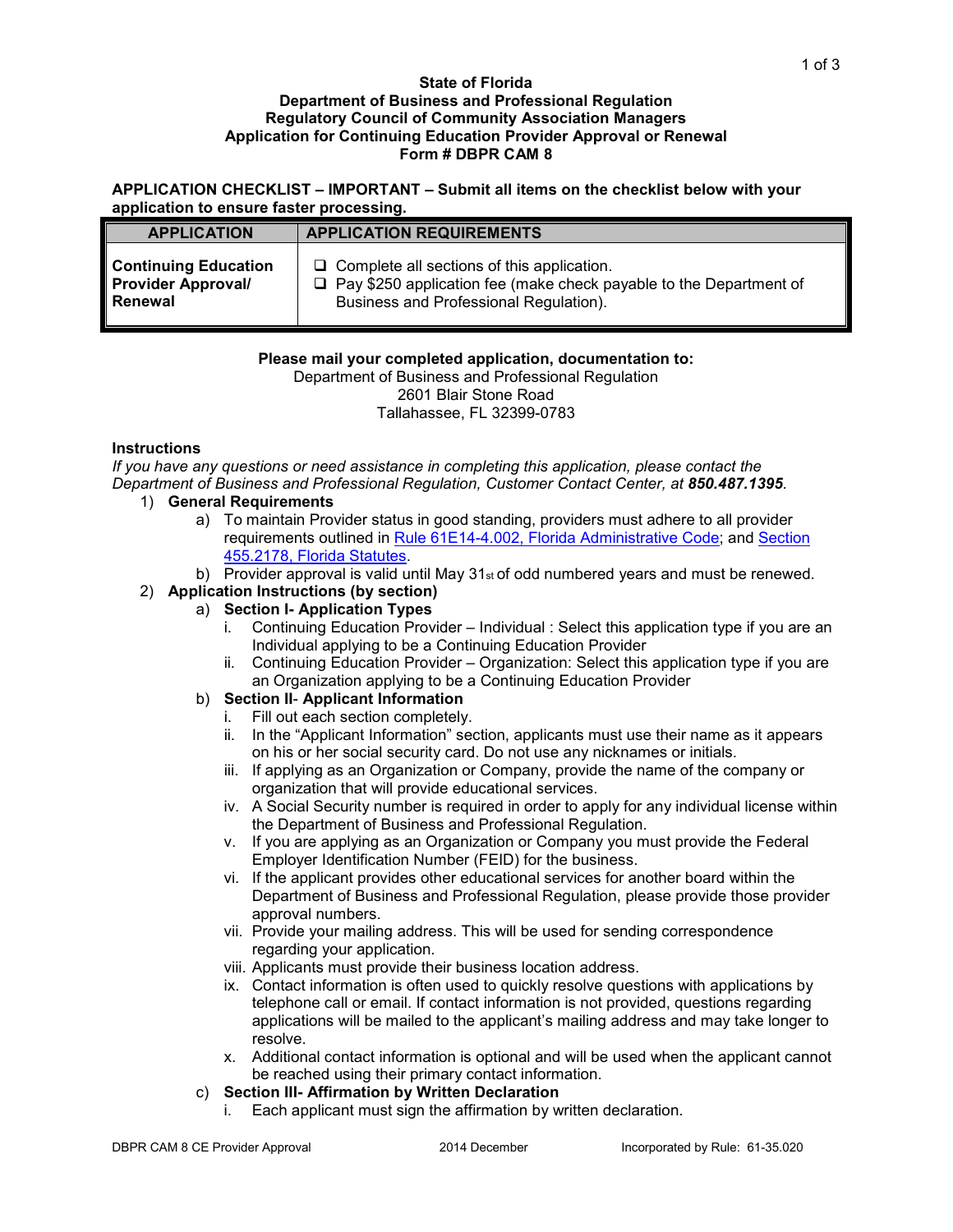#### **State of Florida Department of Business and Professional Regulation Regulatory Council of Community Association Managers Application for Continuing Education Provider Approval or Renewal Form # DBPR CAM 8**

If you have any questions or need assistance in completing this application, please contact the Department of Business and Professional Regulation, Customer Contact Center, at **850.487.1395.** *For additional information see the Instructions at the beginning of this application.*

### **Section I – Application Type**

| CHECK ONE OF THE APPLICATION TYPES                     |
|--------------------------------------------------------|
| Continuing Education Provider-Individual [3804/1030]   |
| Continuing Education Provider-Organization [3804/1030] |

### **Section II – Applicant Information**

| <b>APPLICANT INFORMATION (Provider/Owner)</b>                                                                                                                           |         |              |                        |  |  |  |  |
|-------------------------------------------------------------------------------------------------------------------------------------------------------------------------|---------|--------------|------------------------|--|--|--|--|
| Last/Surname<br>First                                                                                                                                                   |         | Middle       | <b>Suffix</b>          |  |  |  |  |
| Company/Organization Name                                                                                                                                               |         |              |                        |  |  |  |  |
| Social Security Number (if applying as an Individual)*                                                                                                                  |         |              |                        |  |  |  |  |
| Federal Employer ID Number (if applying as an Organization)                                                                                                             |         |              |                        |  |  |  |  |
| <b>GENERAL IDENTIFICATION</b>                                                                                                                                           |         |              |                        |  |  |  |  |
| Is Provider approved by any other board within the Department of Business and Professional Regulation<br>to provide continuing education?<br>Yes<br>□<br><b>No</b><br>□ |         |              |                        |  |  |  |  |
| If yes, what is the provider approval number?                                                                                                                           |         |              |                        |  |  |  |  |
| <b>MAILING ADDRESS</b>                                                                                                                                                  |         |              |                        |  |  |  |  |
| Company Name                                                                                                                                                            |         |              |                        |  |  |  |  |
| Street Address or P.O. Box                                                                                                                                              |         |              |                        |  |  |  |  |
|                                                                                                                                                                         |         |              |                        |  |  |  |  |
| City                                                                                                                                                                    |         | <b>State</b> | Zip Code (+4 optional) |  |  |  |  |
| County (if Florida address)                                                                                                                                             | Country |              |                        |  |  |  |  |
| BUSINESS LOCATION ADDRESS (IF DIFFERENT THAN MAILING ADDRESS)                                                                                                           |         |              |                        |  |  |  |  |
| <b>Street Address</b>                                                                                                                                                   |         |              |                        |  |  |  |  |
|                                                                                                                                                                         |         |              |                        |  |  |  |  |
| City                                                                                                                                                                    |         | <b>State</b> | Zip Code (+4 optional) |  |  |  |  |
| County (if Florida address)                                                                                                                                             | Country |              |                        |  |  |  |  |



2 of 3